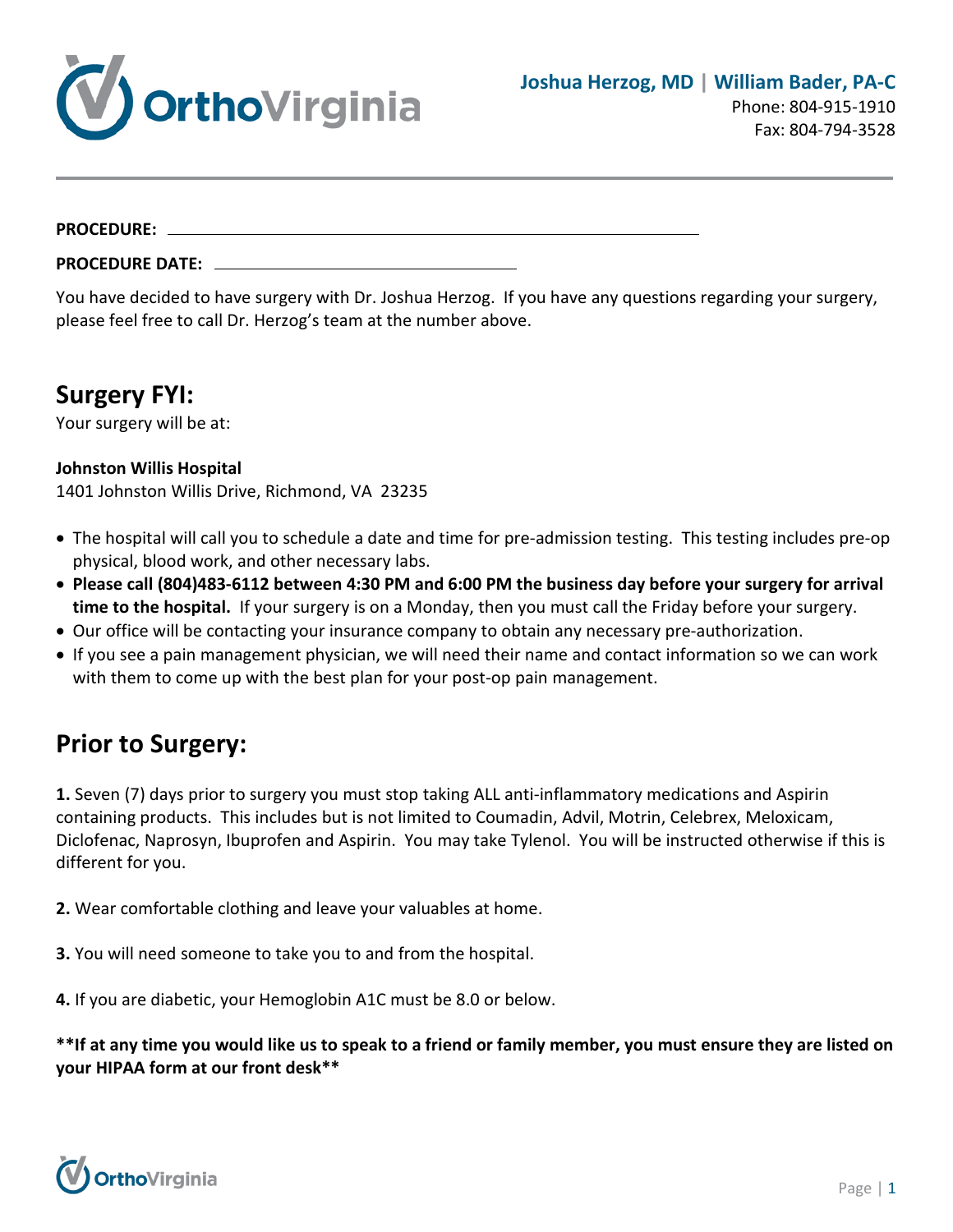# **Surgical Clearance:**

- If you have a cardiac condition or cardiac history, you will require cardiac clearance prior to having surgery with Dr. Herzog. To do this, you will need to contact your Cardiologist and set an appointment requesting cardiac clearance for surgery. This includes but is not limited to one or all the following: chest pain, shortness of breath, shortness of breath with exertion, difficulty breathing at night, history of heart surgery, or any arrhythmias.
- If clearance is required and not obtained ONE WEEK prior to your surgery, your surgery will be cancelled or rescheduled.
- If you are getting your preoperative admissions testing done and the nurse or the physician tell you that you need additional clearance by cardiac/pulmonary/kidney etc. doctor, this MUST be done.
- If you take any blood thinners, you will have to stop them 7 days prior to surgery and may be required to remain off them for up to a week after your surgery. You will require a letter from the prescribing provider that states you may discontinue your blood thinners for this amount of time. If you take any blood thinners in the 7 days prior to surgery, your surgery WILL be rescheduled.
- Please fax any clearance received from an outside physician to (804)794-3528 and be sure to notify us that you have received the required clearance.

## **Post-Op:**

- You will have a post-op appointment scheduled prior to your discharge from the hospital. The post-op appointment is scheduled for 2 weeks after surgery. The first post-op appointment is typically at our Johnston Willis office with William Bader, PA-C.
- You may require a refill of your pain medications prior to your scheduled post-op appointment. Please call the office before 3:00 PM so that we can respond prior to close of business. All pain medication prescriptions will be sent electronically to your pharmacy. We no longer provide hard copy prescriptions.
- It is rare that we order physical therapy in the initial post-op period. The need for therapy is assessed as you are seen during your post-op course at your office visits.

## **Spine Surgery Post-Op Guidelines:**

Please review this diagnosis and treatment options at:

<https://orthoinfo.aaos.org/> [http://knowyourback.org](http://knowyourback.org/)

These are online sources provided by the American Academy of Orthopedic Surgery and the North American Spine Society. Dr. Herzog is an active member of both societies and they keep up to date patient information that is easily accessible to you.

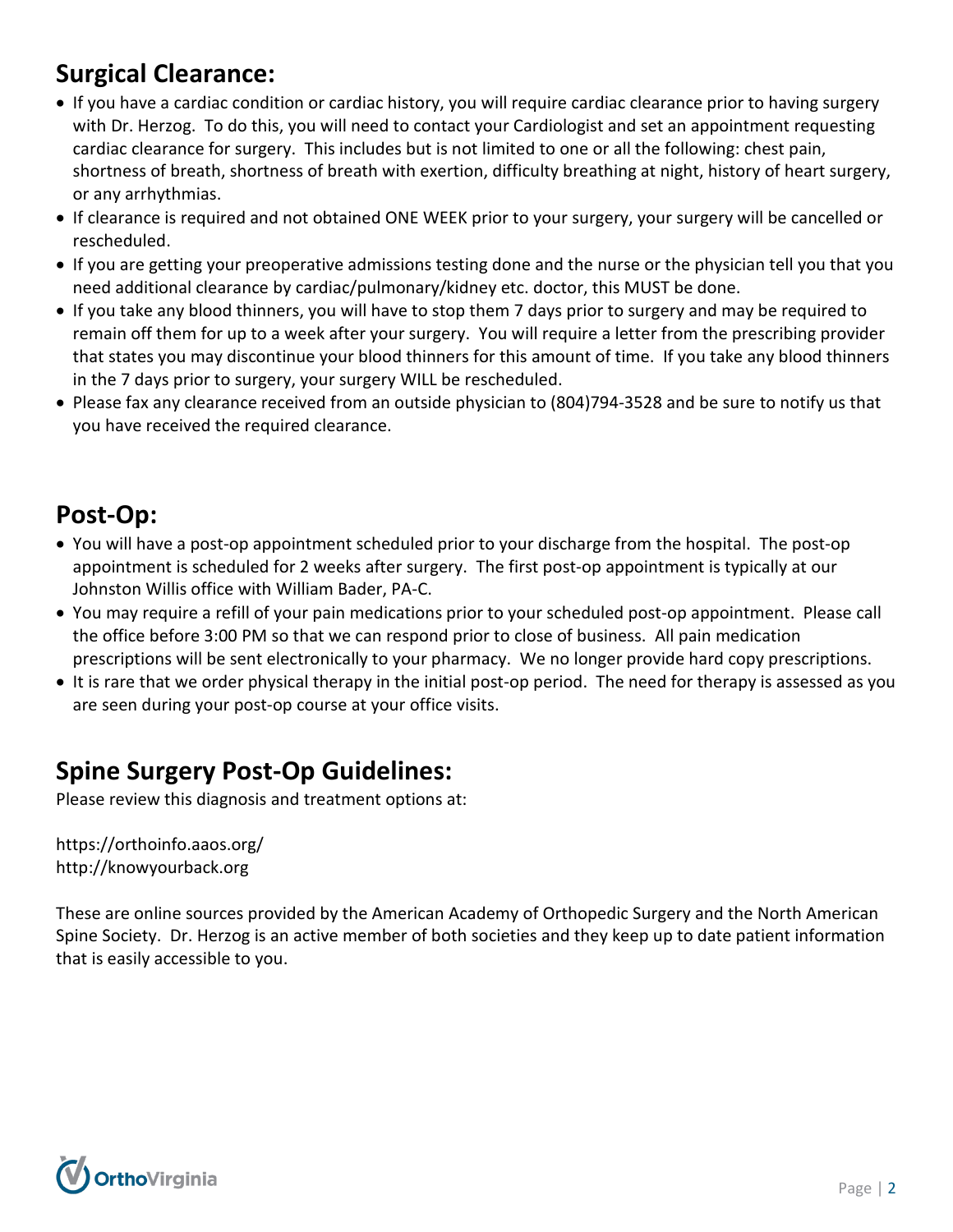## **Medications:**

- You may be given a prescription for medication upon discharge from the hospital. Please follow the instructions for administration closely. If you are taking antibiotics, take them until the bottle is finished. **NO NARCOTIC REFILLS WILL BE GIVEN OVER THE WEEKEND OR AFTER CLOSE OF BUSINESS ON WEEKDAYS. IF YOU REQUIRE A REFILL FOR THE WEEKEND, YOU MUST CONTACT THE OFFICE BY NOON ON THURSDAY.**
- Remember, do not take aspirin or certain arthritis medications (NSAIDs) for at least three months after all fusion surgeries as these medications can delay the healing of bone. These include Motrin, Aleve, Ibuprofen, Advil, Naprosyn, Lodine, Relafen, Mobic and several others. If you take Celebrex, you may be able to resume it sooner if your surgeon clears you to do so. It is okay to take Tylenol unless your primary care provider or another physician does not allow you to do so.

#### **Incision Care:**

- Check your incision daily for the first two weeks for any signs of infection. These signs include increased warmth or redness to the area, swelling, drainage or unexplained increasing pain at the incision site. A small amount of reddish-brown drainage is not unusual for the first few days post-op. Please report any other type or amount of drainage to our office. You must keep the incision dry until 5 days post-operatively. Until then, cover the area while showering. After 5 days, gently wash the incision daily with warm water and mild soap. Please remove the dressing before showering.
- You may change the gauze dressing the day after you return home. The dressing may be discontinued 24 hours after the incision stops draining or spotting. If you have staples, they will be removed at your post-op appointment. If you have steri-strips, they should be kept on the incision until 14 days following surgery. If you have a clear, mesh tape over the incision, it will come off on its own about 2 weeks after surgery. Remember to gently dry the incision area after showering. It is common for the edges of the strips and clear mesh to loosen and curl. You may clip the frayed edges but leave the strips or clear mesh in place. Do not apply cream or ointment to the incision.

## **Pain Expectations:**

After a lumbar (low back) fusion, you may continue to have some degree of occasional low back and/or leg pain for 3-6 months with gradual resolution. After cervical (neck) surgery, you will have predictable muscle pain for up to 6 weeks post-operatively. A sore throat and hoarseness often occur after intubation for anesthesia. Some may experience difficulty swallowing. After all surgeries, inflammation is a natural process. Please know that we can take the "edge" off your pain, but we may not be able to stop ALL your pain. You should be encouraged by the "good" days and by the "bad" days getting further apart.

# **Remember to Call if:**

- You have increased drainage and/or odor from your wound.
- You have increased redness/swelling at the incision site or unexplained incisional pain.
- You have a fever greater than 101°F.
- You have new or unfamiliar pain or weakness in the arms or legs.
- You have difficulty with urination or bowel movements, pain, or numbness in the rectal, vaginal, or scrotal area.

If you are experiencing any of the above problems after 5:00 PM weeknights, or on weekends, call the OrthoVirginia On-Call Center at (804)915-1910. Please contact or come to Johnston Willis Emergency Department for urgent issues. All life-threatening emergencies, please call 911.

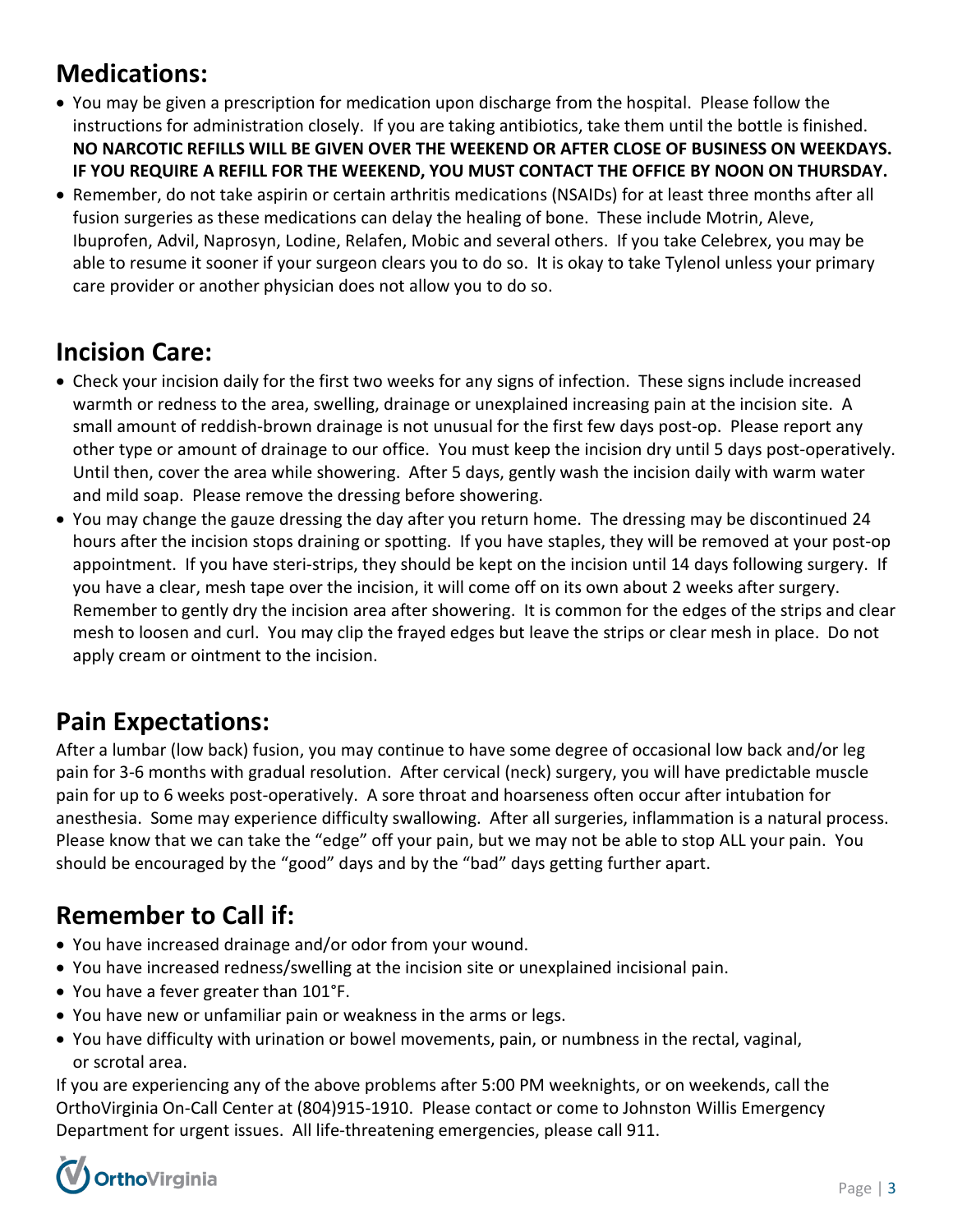## **Pain Medications:**

- Dr. Herzog will write for pain medication after the initial surgical procedure for the recovery phase of your surgery. Your primary care physician (PCP) will continue to prescribe your routine daily medications for your high blood pressure, diabetes, cholesterol and so forth.
- All narcotic pain medications have side effects which include: constipation, diarrhea, gastric distress, liver and kidney problems, urinary retention, drowsiness, tolerance, addiction, sleep changes, risk to unborn children, skin reactions, changes in appetite, difficulty with coordination and concentration, and may alter libido. Combination with other drugs, such as your routine daily medication or alcohol, can cause drug interactions leading to breathing and other serious problems. Thus, it is extremely important for us to know about all the medications you are taking (prescription, over the counter, vitamins, herbs, and supplements, recreational). We prescribe with your safety in mind.
- You must call the office in advance before you run out of pain medication. Please call before 3:00 PM Monday through Friday. Any narcotic pain medication refills needed for the weekend must be requested by noon on Friday. Timing is crucial-you must plan to receive your pain medication in a timely manner. Remember to ask for refills at your office visits.
- **No pain medication refills will be written over the weekends, holidays or after regular office hours.**
- Medications must be taken only as prescribed. For example, you should not take two tablets if one is ordered because first and foremost, it is unsafe to do so; and second, you may be denied refills if you exceed the recommended dose prescribed.
- After surgery, you will be given a supply of pain medication based on the type of surgery you had or per certain physician guidelines.
- If you require pain medication beyond the normal postoperative recovery period, which is typically 6-12 weeks, we may suggest you enroll in a pain center, or if you were on narcotic-type medications long-term pre-op, we will refer you back to the healthcare provider that was prescribing the medication.
- **Reminder: we are not able to write for any pain medication after the typical three-to four-month healing period.**
- Any altering of a prescription may be reported to all physicians caring for you because it is against the law and violates the relationship with your provider.
- Pain medication will only be prescribed by one physician's office. We received periodic reports from Controlled Substance Programs and pharmacies informing us about the number of providers prescribing the same or similar drugs to the same patient. Thus, we must know if other providers are prescribing pain medication for you because we prescribe with your safety in mind.
- Every patient is evaluated on an individual basis according to their disease, surgical procedure, overall treatment plan, degree of treatment side effects and pain tolerance.

## **General Information:**

- For all patients, walking around your home is encouraged. You may walk up and down stairs. No special exercises are necessary for the first 6 weeks post-op, unless otherwise indicated. No prescriptions for physical therapy will be given during this time.
- Do not do heavy housework such as bed-making, vacuuming or laundry for the first 6 weeks. You may cook as long as you are not lifting more than 10 pounds.